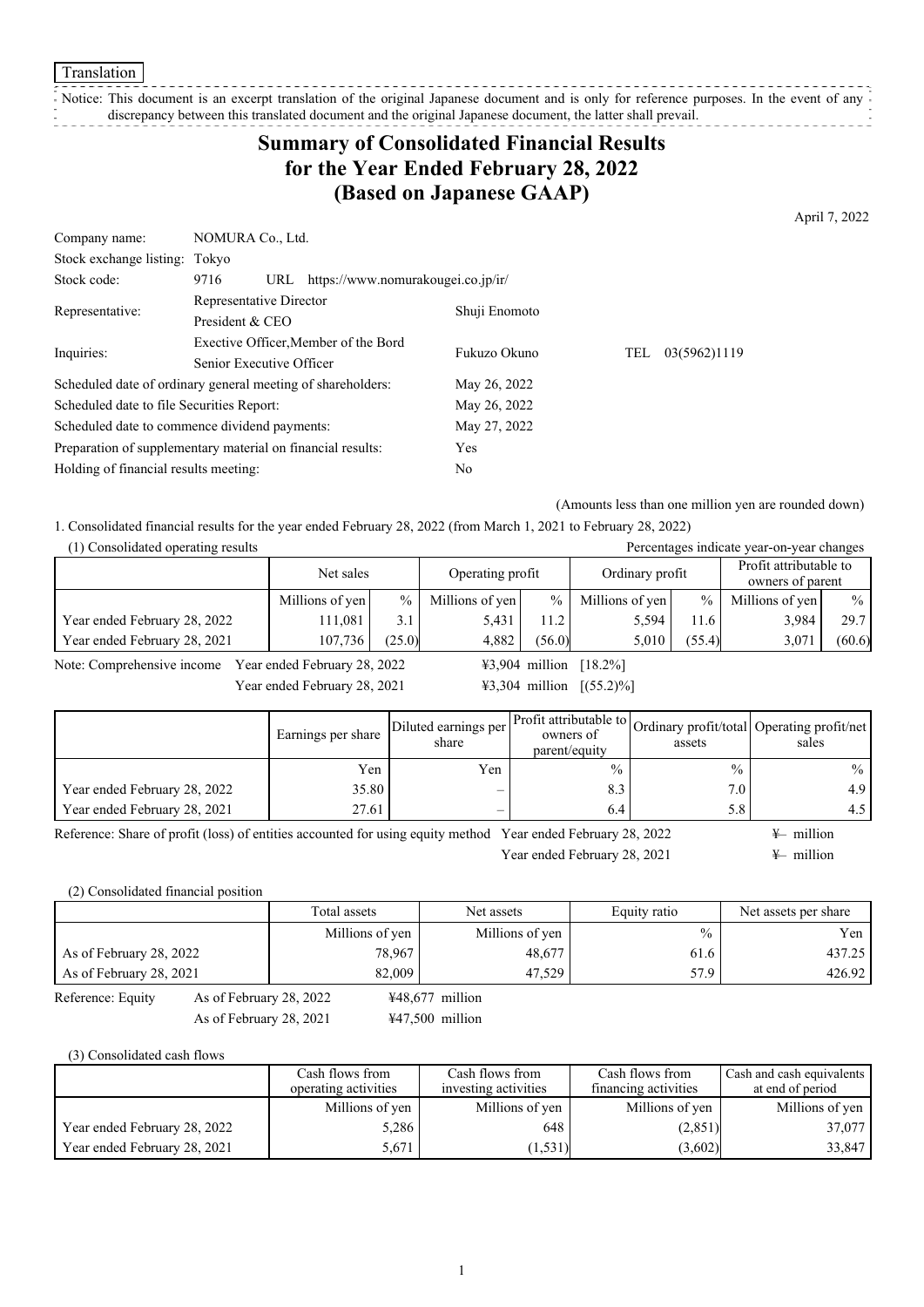### 2. Cash dividends

| Annual dividends per share                  |     |                                                                       |                          |       |       | Total cash      | Dividend payout                        | Ratio of dividends<br>to net assets |  |
|---------------------------------------------|-----|-----------------------------------------------------------------------|--------------------------|-------|-------|-----------------|----------------------------------------|-------------------------------------|--|
|                                             |     | 1st quarter-end   2nd quarter-end   3rd quarter-end   Fiscal year-end |                          |       | Total |                 | dividends (Total) ratio (Consolidated) | (Consolidated)                      |  |
|                                             | Yen | Yen                                                                   | Yen                      | Yen   | Yen   | Millions of yen | $\frac{0}{0}$                          | $\%$                                |  |
| Year ended February 28, 2021                | –   | 0.00                                                                  | $\overline{\phantom{0}}$ | 25.00 | 25.00 | 2.781           | 90.6                                   | 5.8                                 |  |
| Year ended February 28, 2022                | –   | $0.00\,$                                                              | $\overline{\phantom{0}}$ | 28.00 | 28.00 | 3.117           | 78.2                                   | 6.5                                 |  |
| Year ending February 28, 2023<br>(Forecast) | –   | 0.00                                                                  | $\overline{\phantom{0}}$ | 25.00 | 25.00 |                 | 94.3                                   |                                     |  |

Note: The annual dividend for the year ended February 28, 2022 includes a commemorative dividend of ¥3 to commemorate the 130th anniversary of the Company's foundation.

## 3. Forecast of consolidated financial results for the year ending February 28, 2023 (from March 1, 2022 to February 28, 2023)

| Percentages indicate year-on-year changes |                 |                  |                   |                 |                     |                                            |                   |                    |       |  |
|-------------------------------------------|-----------------|------------------|-------------------|-----------------|---------------------|--------------------------------------------|-------------------|--------------------|-------|--|
|                                           | Net sales       | Operating profit |                   | Ordinary profit |                     | Profit attributable to<br>owners of parent |                   | Earnings per share |       |  |
|                                           | Millions of yen |                  | % Millions of yen |                 | $%$ Millions of yen |                                            | % Millions of yen | $\frac{0}{0}$      | Yen   |  |
| Six months ending<br>August 31, 2022      | 48,000          | 9.8              | 000.1             | 8.7             | 1,030               | (0.0)                                      | 670               | (7.3)              | 6.02  |  |
| Full year                                 | 110.000         | (1.0)            | 4.500             | 17.2)           | 4.550               | (18.7)                                     | 2,950             | (26.0)             | 26.50 |  |

No

4. Notes

(changes in specified subsidiaries resulting in the change in scope of consolidation):

| (2) Changes in accounting policies, changes in accounting estimates, and restatement of prior period financial statements |     |
|---------------------------------------------------------------------------------------------------------------------------|-----|
| Changes in accounting policies due to revisions to accounting standards and other regulations:                            | No. |
| Changes in accounting policies due to other reasons:                                                                      | No  |
| Changes in accounting estimates:                                                                                          | No  |
| Restatement of prior period financial statements:                                                                         | No  |

## (3) Number of issued shares (common shares)

| Total number of issued shares at the end of the period (including treasury shares) |  |
|------------------------------------------------------------------------------------|--|
|                                                                                    |  |

| As of February 28, 2022                            | 119,896,588 shares   As of February 28, 2021      | 119,896,588 shares |
|----------------------------------------------------|---------------------------------------------------|--------------------|
| Number of treasury shares at the end of the period |                                                   |                    |
| As of February 28, 2022                            | 8,570,705 shares   As of February 28, 2021        | 8,632,888 shares   |
| Average number of shares during the period         |                                                   |                    |
| Year ended February 28, 2022                       | 111,306,768 shares   Year ended February 28, 2021 | 111,263,700 shares |

<sup>(1)</sup> Changes in significant subsidiaries during the year ended February 28, 2022